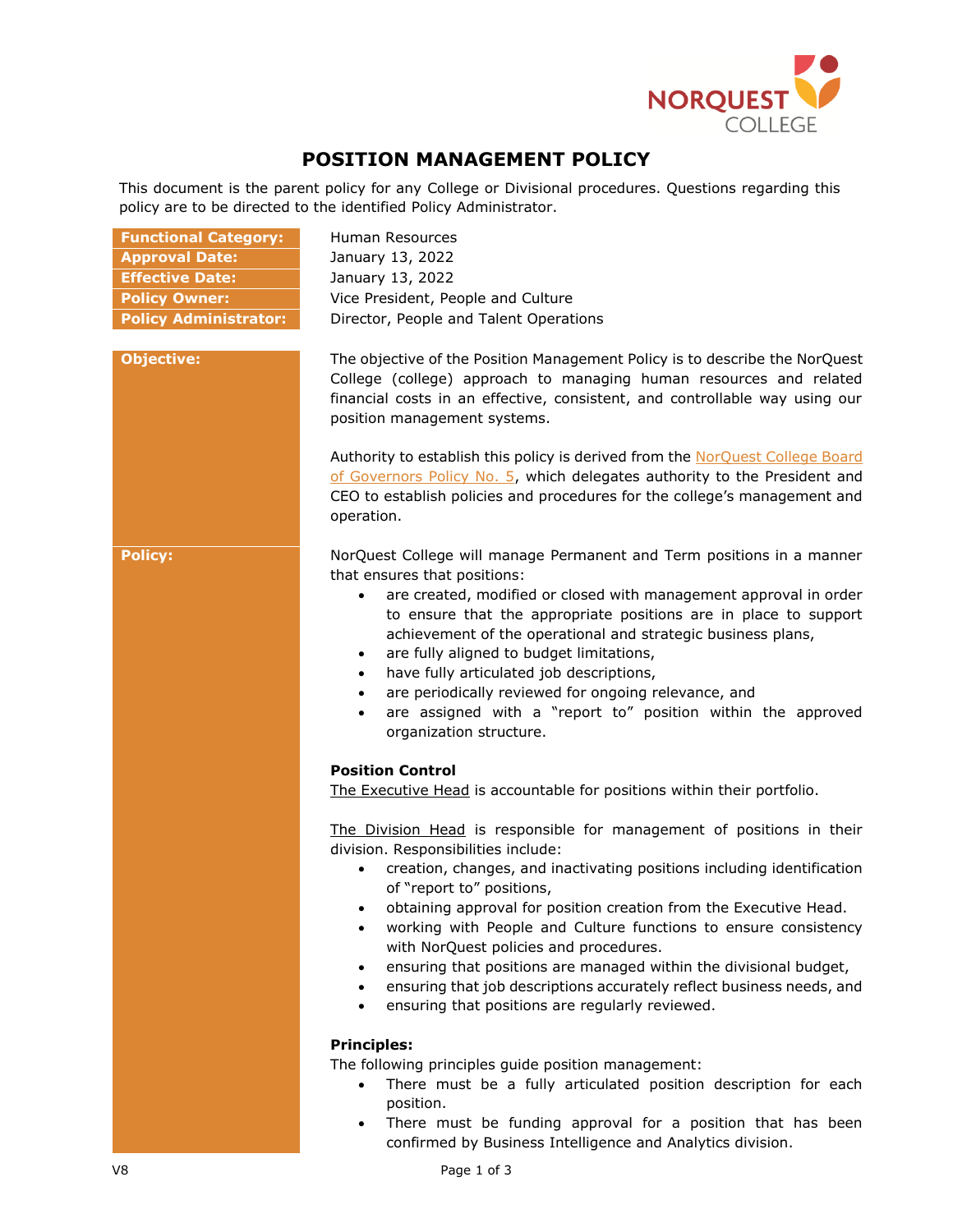

- Recruitment to a position may not begin until a permanent or term position has been classified.
- Each position has an assigned unique position number for identification:
	- o Only one employee can be assigned to a position.
	- o All positions will have one "report-to" position number.
- Each position must have a valid business reason to remain active.

**Definitions: Division Head:** means anyone who manages a division or multiple divisions. Division Head is responsible for a division(s) reporting directly to an executive and normally includes Deans and Directors but may also include an executive or senior manager.

> **Executive Head**: means anyone who manages a division(s) and is a member of the Executive Team.

> **Established Position:** means a position that has been approved, budgeted, classified, and assigned a position number.

> **Permanent Position:** means a position designated by the college as continuing to meet the ongoing operational requirements of NorQuest's core programs. A permanent position may be full time or part time of not less than half time.

> **Position Number:** means a unique number assigned to each position as follows:

- Permanent Positions start with a "P" followed by four digits.
- Term-Certain Positions start with a "T" followed by four digits.
- Term-Cover-off Positions start with a "C" followed by the four digits of the corresponding positions being covered off.
- Secondment Positions start with an "S" followed by four digits.

**Report to Position**: means the position number that the position reports to. Usually the Supervisor Position.

**Term Position**: means a position designated by the college as a project or replacement position or term-certain for other specified reasons, having a set expiry date. A term position shall be at least six (6) months minimum in duration and may be full time or part time and not less than one-half time. The length of the term position shall be determined by the nature and duration of the work that is to be performed.

**Valid Business Reason**: is the basis on which a vacant position may remain active including:

- Covered off by Casual assignment
- Covered off by Term position
- Hold for employee on LTD
- Recruiting within the next 30 days
- Hold for employee on secondment